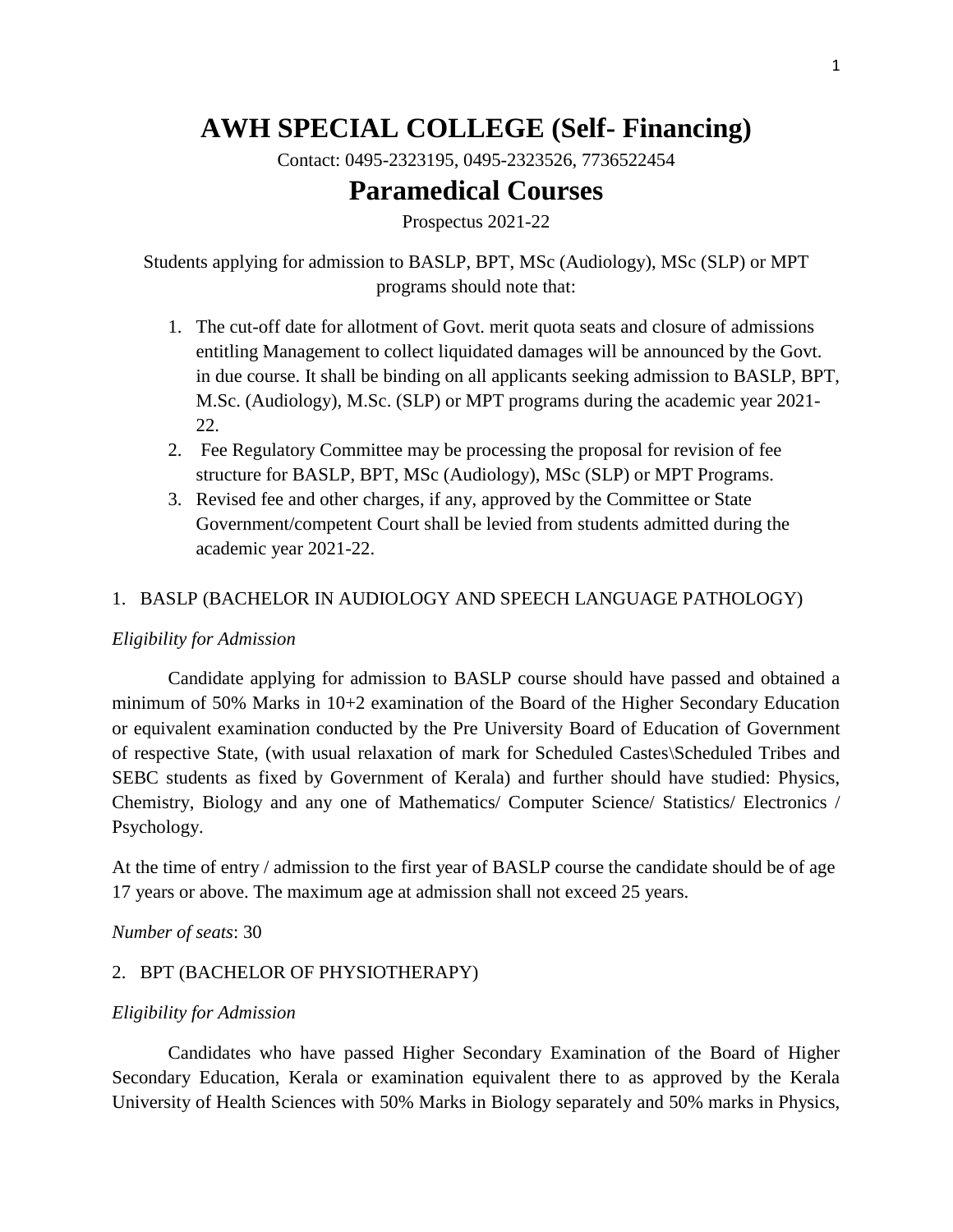Chemistry, and Biology put together with usual relaxation of mark for Scheduled Castes\Scheduled Tribes and SEBC students as fixed by Government of Kerala.

Number of seats: 50

# 3. M.Sc. (Audiology) & M.Sc.(SLP)

# *Eligibility for Admission*

BASLP Degree from Kerala University of Health Sciences or from any other Universities recognized equivalent there to by KUHS, with 55% marks in aggregate with usual relaxation of marks for SC/ST/Socially and Educationally Backward Community (SEBC) candidates as per Government guidelines. Number of Seats: 12 (each) (50% seats in management quota)

# 4. MPT (MASTER OF PHYSIOTHERAPY)

# *Eligibility for Admission*

The candidates should have passed BPT Degree from KUHS or from other Universities recognized equivalent there by KUHS with minimum 50 % marks in aggregate. Usual relaxation of marks shall be permitted for SC/ST/SEBC candidates as per Government guidelines. The college offers four specializations (five seats each) namely,

- i. MPT in NEURO PHYSIOTHERAPY
- ii. MPT in PAEDIATRIC PHYSIOTHERAPY
- iii. MPT in CARDIORESPIRATORY PHYSIOTHERAPY &
- iv. MPT in MUSCULOSKELETAL AND SPORTS PHYSIOTHERAPY

General conditions: • Selection of students shall be made based on norms prescribed by Govt. of Kerala/ Kerala University of Health Sciences from time to time. • 50% of the total seats in the colleges will be offered to the Government to be filled from the list prepared by the LBS Centre for Science & Technology for govt., as merit seats in accordance with merit and reservation principles followed by Government from time to time. In case Govt. decides not to fill up, these also will be allotted as Management Seats by the college.

Thirty five percent of the total seats shall be filled up from among the candidates who are eligible as per the Prospectus for the course published by the Director of Medical Education based on the applications received against notification by AWH Management directly and in accordance with merit in the qualifying examination and 15% of total seats of the colleges shall be filled up by the eligible students who are children/dependents of Non-resident Indians.

# *Liquidated damages*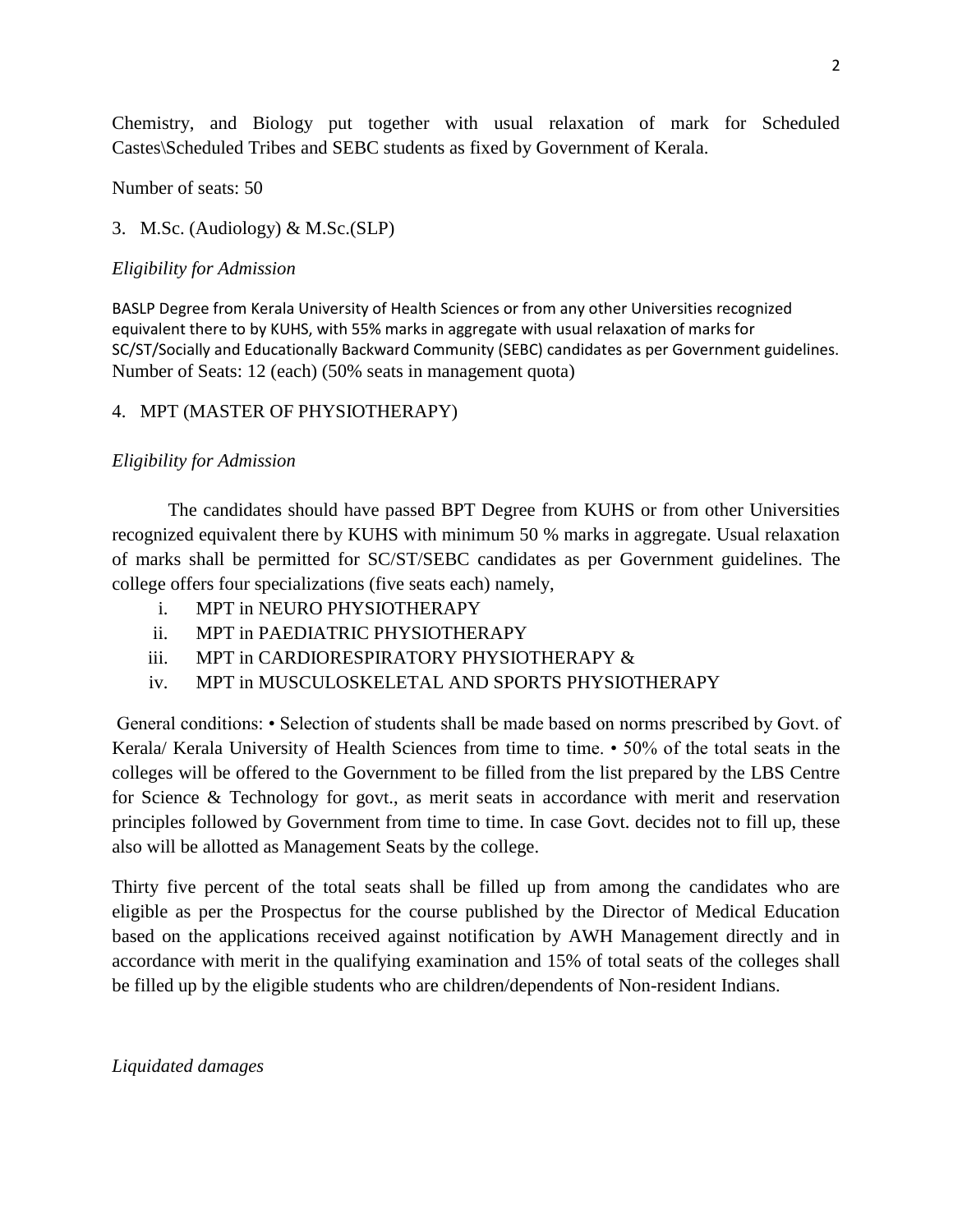Levying amount towards liquidated damages from candidates discontinuing their studies shall be as in the related clause of prospectus 2021 issued by the Director of Medical Education, Trivandrum.

### *The cutoff date*

The cutoff date for allotment of seats under Government merit quota for the year 2021- 2022 shall be as per the State Govt./KUHS/AFRC decision. The fees will be as per the decision of AFRC/ Govt.

#### *Other conditions*

- i. The College Management shall be entitled to fill those Government quota seats remaining unfilled after the cutoff date.
- ii. Relaxation in marks: Candidates belonging to SEBC (Socially and Educationally Backward Classes) in the State of Kerala will have relaxation of 5% marks if they comply the conditions laid down by the govt.
- iii. The Scheduled Caste and Scheduled Tribe candidates in the state of Kerala have relaxation in the qualifying examination as allowed by the govt.
- iv. iv. Those candidates claiming relaxation of marks shall produce necessary certificates from the authority concerned.
- v. There will be no reservation of seats for SEBC and or SC/ST candidates under Management quota.

#### *Tentative schedule and admission procedure*

- a. Application shall be submitted online through the link<http://awhspecialcollege.info/apply>
- b. The payment details should be entered into the application.
- c. Application fee once paid will not be refunded in any circumstances.
- d. Prospects and the fee details can be downloaded from the AWH Special College site.

*How to apply:*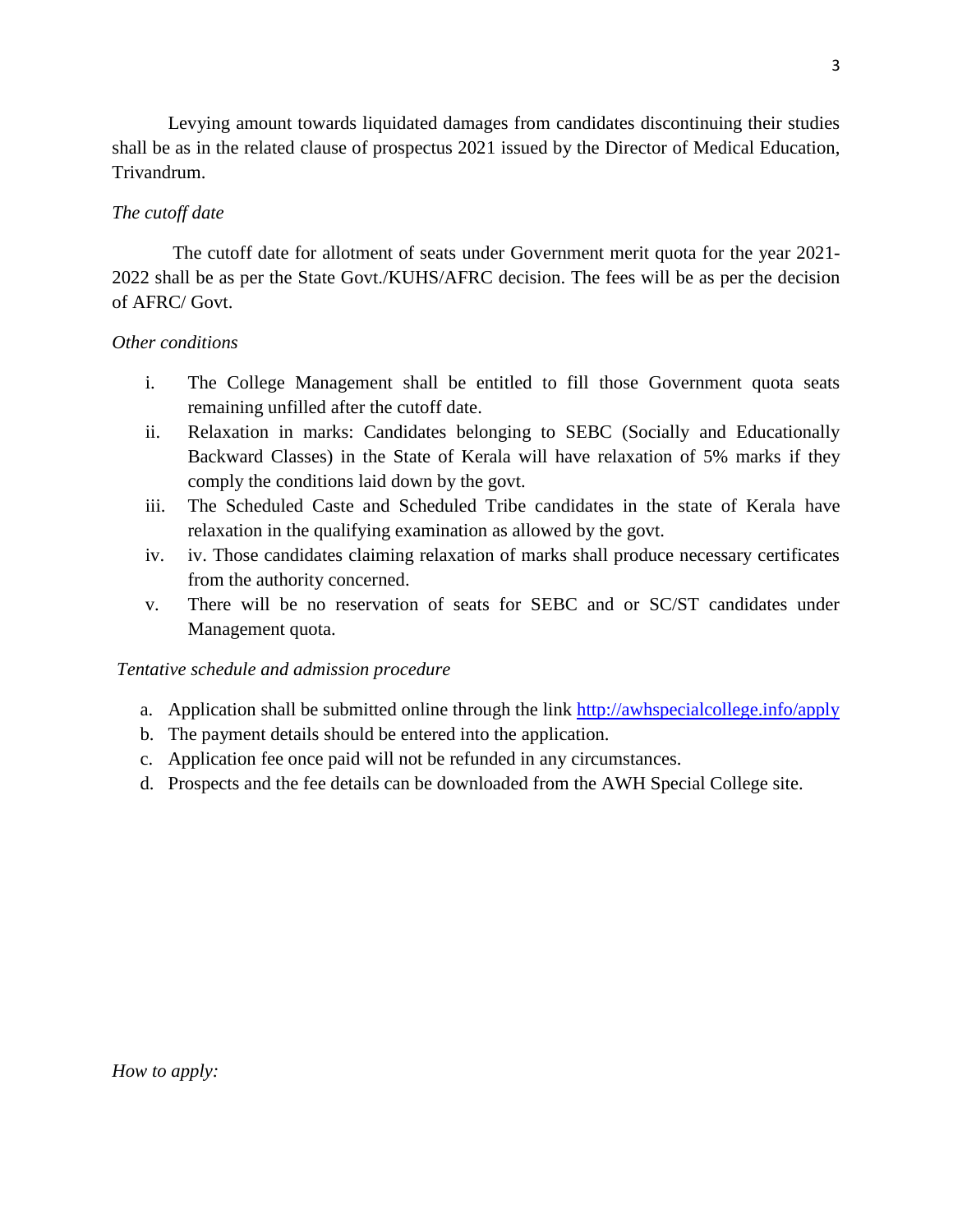- 1. Click on the *apply* link in the home page.
- 2. Fill the form including Student Name, Mobile Number and DOB to create the user account and click on the SEND OTP button.
- 3. Enter the OTP received in the mobile number which is provided in the form and click submit Button.
- 4. After Logging in, select the course and view the corresponding application fee. Application fee for each quota is Rs. 600/- If you are applying in both NRI and Management quotas the fee will be Rs. 1200/-
- 5. To proceed further do pay to the account by using Account details or QR code shown on the screen.
- 6. Enter the Transaction ID of payment and Click on Submit Button
- 7. A screen will appear with Applicant Summary and Click on CONTINUE button to Fill Online Admission Form
- 8. Fill all the Entries of Online Admission form and Put tick marks on student and Parent Declaration. Click on Submit Button for final submission
- 9. A screen will appear with Applicant Summary with pending Status of Application and download the application by clicking on Download button.
- 10. Application status will change once the admin approves the application and the applicant can check the applicant summary by login to their user account.

Selection:

- Selected candidates towards the 35% management quota seats should submit the hardcopy (printout) of the application with all the supporting documents in original during the time of admission.
- Fifteen % of the seats in the UG programs are kept for NRI students. If you need admission to this NRI seat you have to apply separately.
- Resolution of tie while ranking: In case of a tie in the total marks, the marks in Biology will count. If there is still a tie the marks in Chemistry and Physics will be counted. If a tie still exists, the age of the candidate will be considered, the elder will be preferred to the younger.
- Inclusion in the merit list will not entitle the applicant eligible for admission to the course, unless the applicant satisfies the rules regarding the eligibility for admission and other conditions as laid down in the Prospectus.
- Furnishing of false information/particulars would result in the forfeiture of the candidature as well as cancellation of admission to the course, and in addition, will attract the relevant provisions of criminal law of the land.

Enclosures to be submitted at the time of admission:

- a) Print-out of the online application.
- b) Certificate to prove the date of birth (SSLC).
- c) Original mark list of the qualifying examination (Higher Secondary or equivalent) and the Pass Certificate (if applicable)/Mark lists of all parts of B.Sc. Degree examinations. 4. Degree Certificate (for PG if applicable).
- d) Three self-attested copies of each of the above certificates.
- e) Transfer Certificate and Conduct Certificate from the institution last attended.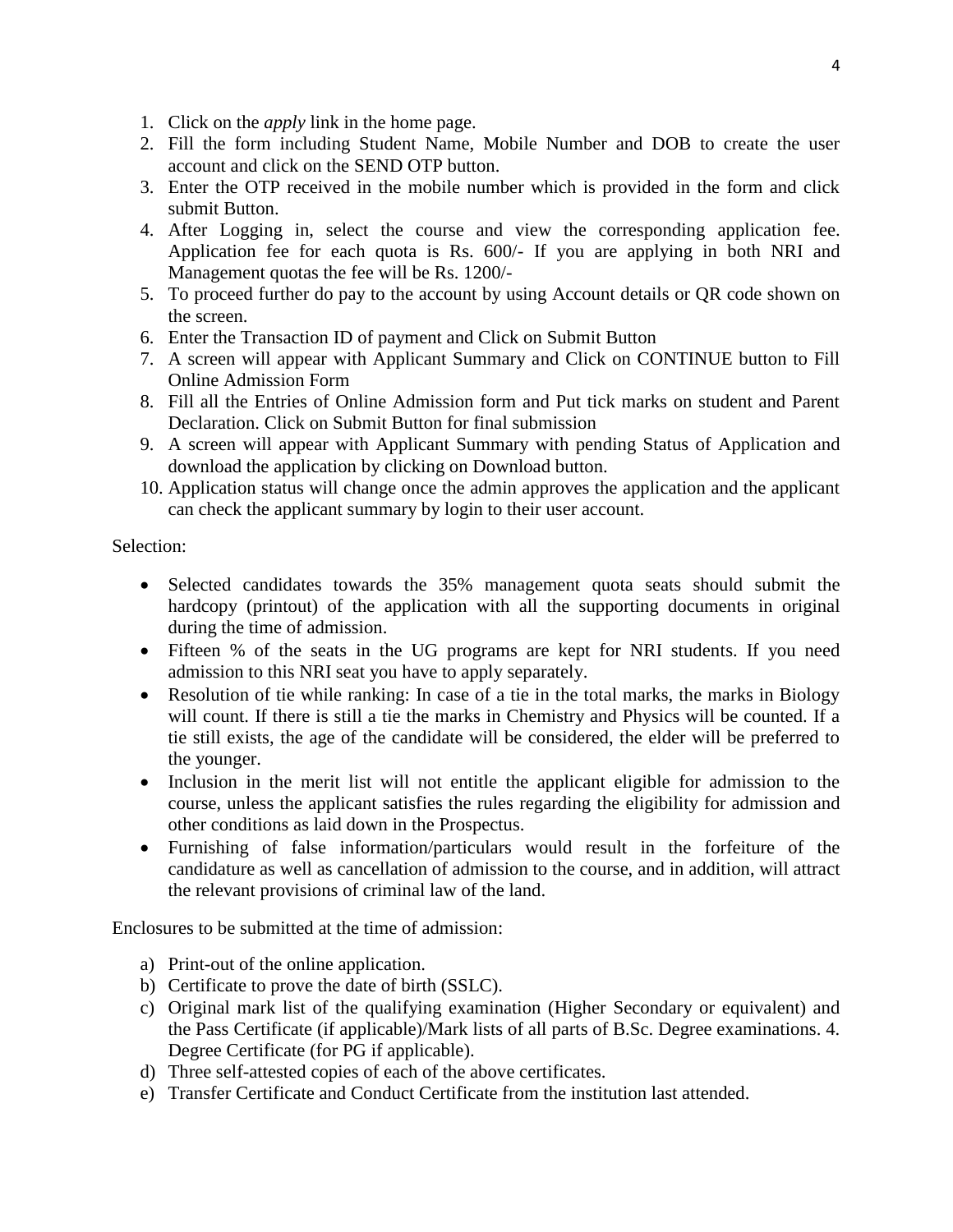- f) Three copies of passport size and one stamp size photo (color) with name and date of birth on it.
- g) Soft copy of color photograph with light background displaying name and date of birth of student at the bottom (150 x 200 pixels). Maximum size should not be exceeding 30 KB.

*Date of publication of provisional rank list:* After the publication of LBS rank list.

*Admission will start* on the 7th day of the publication of the provisional rank list.

*No refund of fee:* No refund of fee will be made to candidate under any circumstances who cancel admission after the last date for taking admission.

*Liquidated damage.* If any candidate admitted to college discontinues the studies after the cut-off date of the admissions closing date fixed by the government, he or she will be liable to pay a liquidated damage equal to the entire course fees. The admitted candidates should execute a bond in this regard.

Preventive measures against ragging:

Ragging is strictly prohibited in college and its premises as per the Kerala Prohibition of Ragging Act – 1998. There is an Anti-Ragging-Committee and Anti-Ragging-squad in the college to take measures against ragging.

Undertaking regarding non involvement in ragging**:**

Each candidate and parent has to sign the undertaking at the time of admission (as per the provisions of anti-ragging verdict by the Honorable Supreme Court.